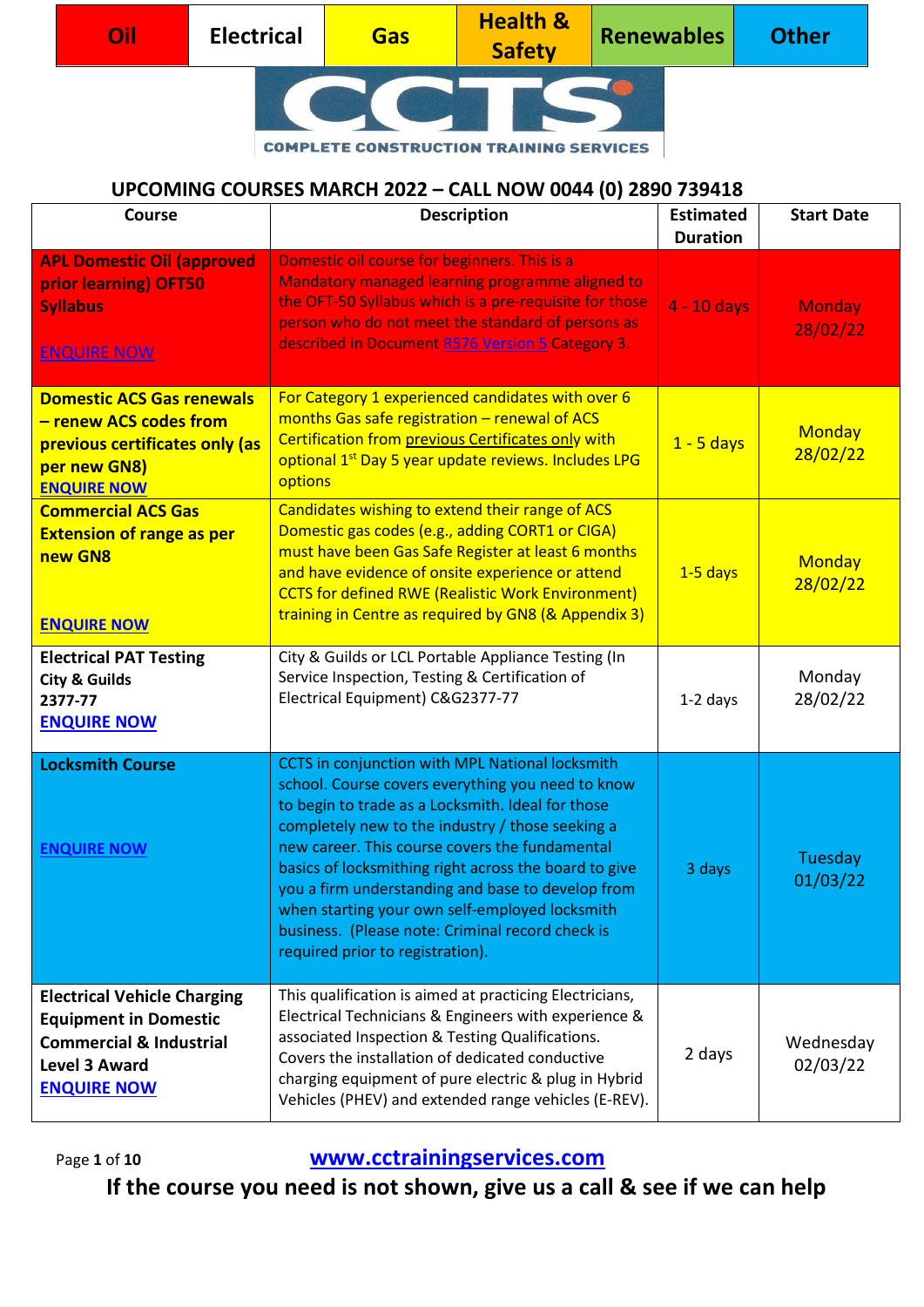| Oil | <b>Electrical</b> | <b>Gas</b> | <b>Health &amp;</b><br><b>Safety</b> | Renewables | <b>Other</b> |
|-----|-------------------|------------|--------------------------------------|------------|--------------|
|     |                   |            |                                      |            |              |

# **UPCOMING COURSES MARCH 2022 – CALL NOW 0044 (0) 2890 739418**

| <b>Course</b>                                                                                                                                                                                                                                                                                                    | <b>Description</b>                                                                                                                                                                                                                                                                                                                                                                                                                                                                                                                                                                                                                                                                                                                                                                   | <b>Estimated</b><br><b>Duration</b>     | <b>Start Date</b>         |
|------------------------------------------------------------------------------------------------------------------------------------------------------------------------------------------------------------------------------------------------------------------------------------------------------------------|--------------------------------------------------------------------------------------------------------------------------------------------------------------------------------------------------------------------------------------------------------------------------------------------------------------------------------------------------------------------------------------------------------------------------------------------------------------------------------------------------------------------------------------------------------------------------------------------------------------------------------------------------------------------------------------------------------------------------------------------------------------------------------------|-----------------------------------------|---------------------------|
| <b>Catering ACS Gas renewals -</b><br><b>renew ACS codes from</b><br>previous certificates only (as<br>per new GN8)<br><b>ENQUIRE NOW</b>                                                                                                                                                                        | For Category 1 experienced candidates with over 6<br>months Gas safe registration - renewal of ACS<br>Certification from previous Certificates only with<br>optional 1 <sup>st</sup> Day 5 year update reviews. Includes LPG<br>options                                                                                                                                                                                                                                                                                                                                                                                                                                                                                                                                              | $1 - 5$ days                            | Wednesday<br>02/03/22     |
| Hot water systems & safety<br>(G3 UNVENTED)<br><b>ENQUIRE NOW</b>                                                                                                                                                                                                                                                | A qualification in the installation, servicing and<br>maintenance of domestic hot water systems. HWSS<br>has been developed to ensure operatives comply<br>with Approved Document G (ADG) 2010 when<br>carrying out work on hot water systems. Training<br>includes requirements for the installation of G3<br>Unvented Hot Water Systems. (Required for<br>unvented cylinders etc.).                                                                                                                                                                                                                                                                                                                                                                                                | 1 day                                   | Friday<br>04/03/22        |
| <b>Installation &amp; Maintenance</b><br>of Air Source Heat pumps<br><b>Level 3 Award RQF</b><br>601/2504/4 (3 days)<br><b>ENQUIRE NOW</b><br><b>Option also to include</b><br><b>Ground source Heat Pump</b><br><b>Installation &amp; Maintenance</b><br><b>Course Level 3 Award</b><br>RQF 600/7730/X (2 days) | For tradesmen who wish to demonstrate their<br>knowledge in the installation and maintenance<br>of Heat Pumps in domestic & small commercial<br>properties. RQF training demonstrates an<br>individual's competence level in support of a<br><b>MCS (Microgeneration Certification Scheme)</b><br>application.<br>Pre-requisite: Level 2/3 trade qualification; Plumbing, Heating,<br>Ventilation, Oil, Gas or earlier certification that provides evidence of<br>competence.<br>In addition, if not included in your trade qualification candidates will<br>require: -<br>*WRAS - Water regulations/Water bylaws<br>*Energy efficiency for domestic heating<br>*G3 Unvented hot water Certificate<br>(*CCTS can provide you with these short courses if you do not<br>possess them) | $3 - 5$ days<br>Dependant on<br>choices | Monday<br>07/03/22        |
| <b>OFTEC course (OFT101, 105</b><br>& 600)<br><b>ENQUIRE NOW</b>                                                                                                                                                                                                                                                 | <b>OFTEC domestic oil boilers for Category II candidates</b><br>(OFT101), installation (OFT105) & oil tanks (OFT600).<br>Persons who do not meet the standard of persons as<br>described in Document R576 Version 5 Category 3<br>must complete an APL (OFT50 syllabus)                                                                                                                                                                                                                                                                                                                                                                                                                                                                                                              | $4 - 5$ days                            | <b>Monday</b><br>07/03/22 |
| <b>WRAS - Water Regulations</b><br><b>Certificate</b><br><b>ENQUIRE NOW</b>                                                                                                                                                                                                                                      | <b>WRAS training covers the Water Regulations</b><br>(1999) and is a necessary requirement for<br>qualified Plumbers (required for MCS & CPS<br>schemes)                                                                                                                                                                                                                                                                                                                                                                                                                                                                                                                                                                                                                             | 1 day                                   | Thursday<br>10/03/22      |

Page **<sup>2</sup>** of **10 [www.cctrainingservices.com](http://www.cctrainingservices.com/)**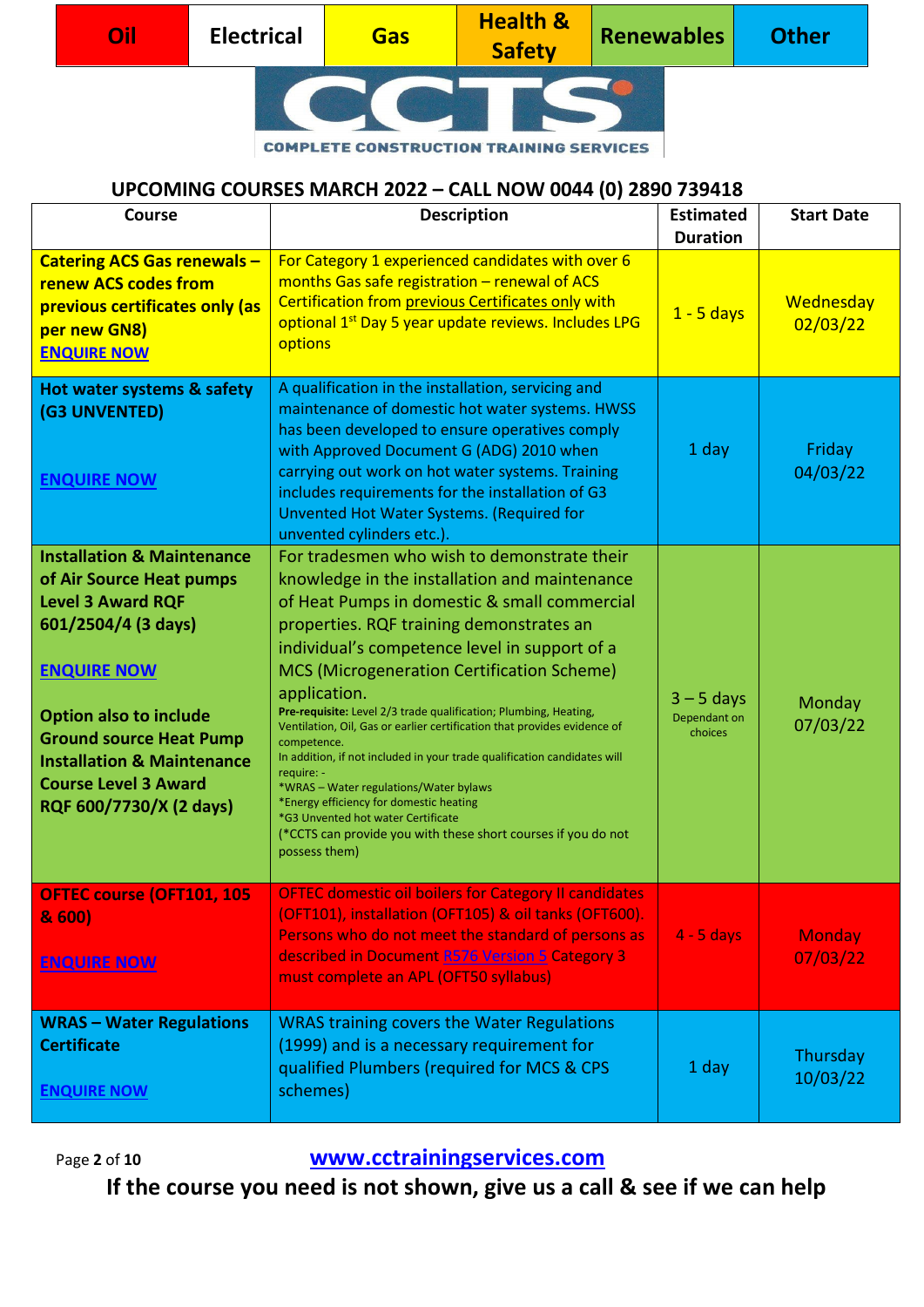| Oil' | <b>Electrical</b> | Gas | <b>Health &amp;</b><br><b>Safety</b> | Renewables | <b>Other</b> |
|------|-------------------|-----|--------------------------------------|------------|--------------|
|      |                   |     |                                      |            |              |

#### **UPCOMING COURSES MARCH 2022 – CALL NOW 0044 (0) 2890 739418**

| <b>Course</b>                                                                                                                                                                             | <b>Description</b>                                                                                                                                                                                                                                                                                                                                                                       | <b>Estimated</b> | <b>Start Date</b>         |
|-------------------------------------------------------------------------------------------------------------------------------------------------------------------------------------------|------------------------------------------------------------------------------------------------------------------------------------------------------------------------------------------------------------------------------------------------------------------------------------------------------------------------------------------------------------------------------------------|------------------|---------------------------|
| <b>18th Edition Electrical</b>                                                                                                                                                            | City & Guilds (2382-18) RQF 18th edition - Level 3                                                                                                                                                                                                                                                                                                                                       | <b>Duration</b>  |                           |
| Course Level 3 Certificate -<br><b>City &amp; Guilds 2382 -18</b><br>(For new candidates or those<br>with $1^{st}$ & $2^{nd}$ Amendments)<br><b>ENQUIRE NOW</b>                           | Award in the requirements for Electrical installations<br>BS7671:2018 (2382-18)                                                                                                                                                                                                                                                                                                          | $1 - 3$ days     | Thursday<br>10/03/22      |
| <b>RQF - Level 3 Award in Energy</b><br><b>Efficiency for Gas Fired and oil-</b><br><b>fired Domestic Heating &amp; Hot</b><br><b>Water Systems</b><br>(Required for MCS<br>registration) | This Unit is designed to enable learners to<br>understand and be competent when carrying out the<br>design of heating systems in accordance with Part L<br>of the building regulations.<br>(No pre-requisites but designed for those in the<br>building services sector)                                                                                                                 | 1 day            | Friday<br>11/03/22        |
| <b>Commercial ACS Gas</b><br>renewals - renew ACS codes<br>from previous certificates<br>only (as per new GN8)<br><b>ENQUIRE NOW</b>                                                      | For Category 1 experienced candidates with over 6<br>months Gas safe registration - renewal of ACS<br>Certification from previous Certificates only with<br>optional 1 <sup>st</sup> Day 5 year update reviews. Includes LPG<br>options                                                                                                                                                  | $1 - 5$ days     | <b>Monday</b><br>14/03/22 |
| <b>Domestic ACS Gas renewals</b><br>- renew ACS codes from<br>previous certificates only (as<br>per new GN8)<br><b>ENQUIRE NOW</b>                                                        | For Category 1 experienced candidates with over 6<br>months Gas safe registration - renewal of ACS<br>Certification from previous Certificates only with<br>optional 1 <sup>st</sup> Day 5 year update reviews. Includes LPG<br>options                                                                                                                                                  | $1 - 5$ days     | Monday<br>14/03/22        |
| <b>Solar Photovoltaics -</b><br>RQF - Level 3 600/5775/0<br><b>Installation &amp; Maintenance of</b><br>small-scale Solar PV Systems<br><b>Logic Certification</b>                        | This Regulated RQF Qualification is for those wishing<br>to achieve a Nationally recognised qualification in the<br>installation & maintenance of small-scale grid tied PV<br>systems. This qualification is recognised by the<br>Microgeneration Certification Scheme. Learners<br>should hold a level 3 Electro technical NVQ<br>qualification or similar.                             | 3 days           | Monday<br>21/03/22        |
| <b>Irish Domestic Gas Assessment</b><br>(DGA) required for RGII<br>registration<br><b>Blue flame Certification</b>                                                                        | This is a UKAS Certificate of competence. This<br>assessment is a requirement for proof of<br>competence & RGII registration. Gas registered<br>operatives are required to renew their qualifications<br>by part-taking in gas re-assessment every 5 years.<br>Candidates must have a gas safe registration number<br>prior to assessment. (additional training available on<br>request) | 2 days           | <b>Monday</b><br>21/03/22 |

Page **<sup>3</sup>** of **10 [www.cctrainingservices.com](http://www.cctrainingservices.com/)**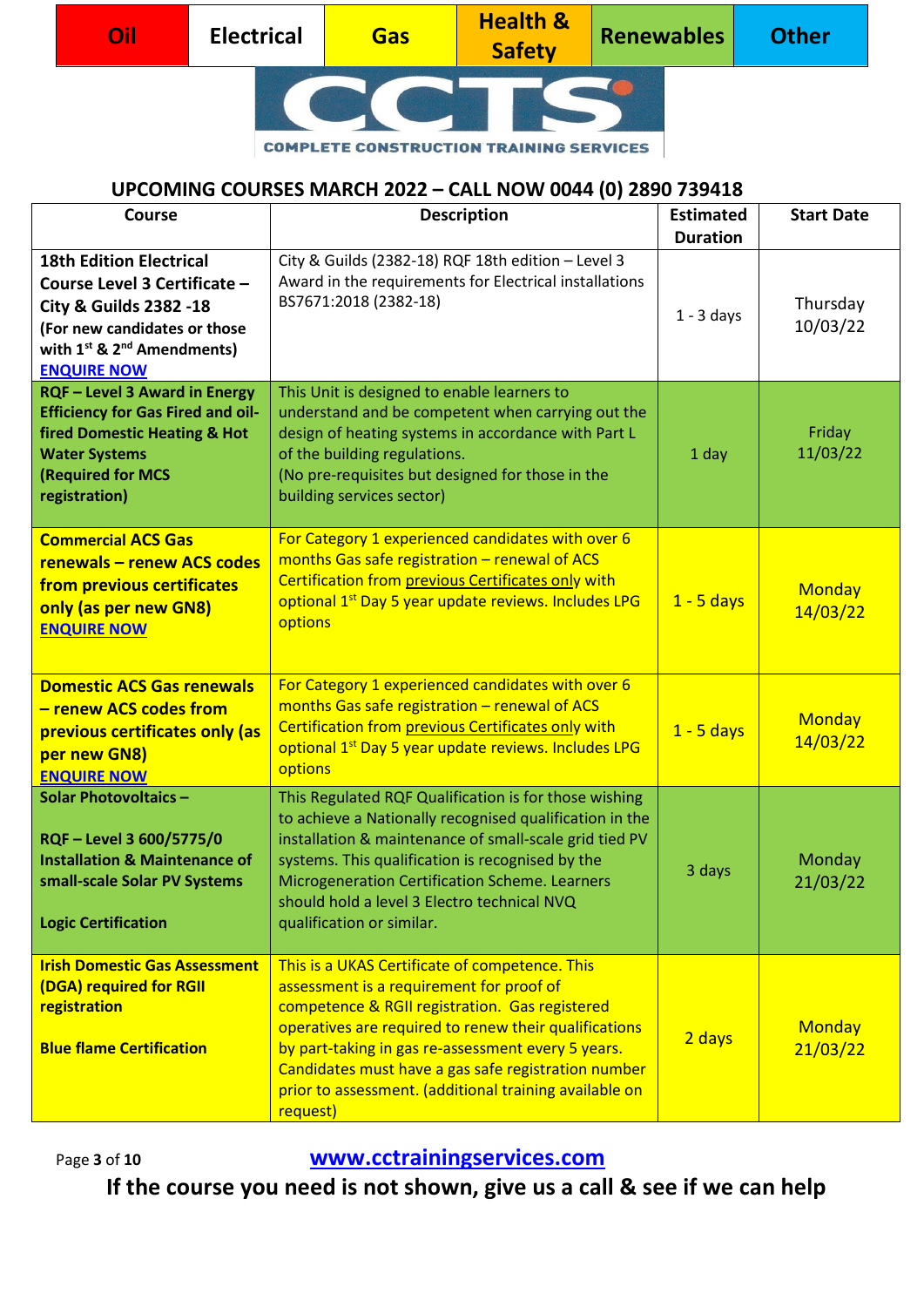| Oil | <b>Electrical</b> | <b>Gas</b> | <b>Health &amp;</b><br><b>Safety</b> | <b>Renewables</b> | <b>Other</b> |
|-----|-------------------|------------|--------------------------------------|-------------------|--------------|
|     |                   |            |                                      |                   |              |

#### **UPCOMING COURSES MARCH 2022 – CALL NOW 0044 (0) 2890 739418**

| Course                                                                                                                                                                                                                       | <b>Description</b>                                                                                                                                                                                                                                                                                                                                                                                                                                                                                                                                                                     | <b>Estimated</b><br><b>Duration</b> | <b>Start Date</b>  |
|------------------------------------------------------------------------------------------------------------------------------------------------------------------------------------------------------------------------------|----------------------------------------------------------------------------------------------------------------------------------------------------------------------------------------------------------------------------------------------------------------------------------------------------------------------------------------------------------------------------------------------------------------------------------------------------------------------------------------------------------------------------------------------------------------------------------------|-------------------------------------|--------------------|
| <b>Domestic Electrical Installer</b><br><b>Course CPD</b><br>(For Plumbers, Kitchen<br>fitters, builders & Gas/oil<br>fitters etc.)<br><b>More Info</b>                                                                      | Domestic Electrical installer course for Plumbers,<br>kitchen fitters, builders etc. - Training Covers Part P<br>building regulations & familiarisation with<br>BS7671:2018 18 <sup>th</sup> Edition wiring regulations & allows<br>operatives to add electrical installations as a<br>secondary task to their main role. This course also<br>forms part of a training module of our full Level 3<br>Domestic Electrical Installer Regulated qualification<br>suitable for new entrants to the industry                                                                                | 8 days                              | Monday<br>21/03/22 |
| <b>Safe Isolation of Electrical</b><br><b>Installations</b>                                                                                                                                                                  | This course is for persons working in electrical<br>related industries i.e. Plumbers, Heating Engineers,<br>kitchen fitters etc. Its aim is to ensure that learners<br>are fully aware of and able to put into practice the<br>Industry Safe Working Procedure for the isolation of<br><b>Electrical Appliances.</b>                                                                                                                                                                                                                                                                   | $\frac{1}{2}$ day                   | Monday<br>21/03/22 |
| <b>Inspection, Testing &amp;</b><br><b>Certification of Electrical</b><br><b>Installations Course</b><br><b>ENQUIRE NOW</b><br>Level 3 Certificate *City &<br><b>Guilds</b><br>2391-50 or 2391-51 or 2391-52<br>or Logic RQF | City & Guilds/Logic RQF- Inspection, Testing &<br>Certification C&G (2391-51) 603/1273/7 or Logic<br>601/5930/3 (Initial Verification of Electrical<br>Installation) and/or C&G (2391-50) 603/1241/5 or<br>Logic 601/5928/5 (Periodic/Condition report &<br>Certification of Electrical Installations). A combined<br>course is also available C&G (2391-52)                                                                                                                                                                                                                           | $4 - 5$ days                        | Monday<br>28/03/22 |
| <b>Legionella Prevention &amp;</b><br><b>Water Treatment</b><br><b>(Operators and Managers</b><br>Course)<br><b>CLICK HERE FOR MORE INFO</b>                                                                                 | This course is designed for plumbers; operators and<br>managers to ensure compliance with their legal<br>duties within the guidance Code of Practice (ACOP)<br>L8. The course will cover identifying and assessing<br>sources of risk, preparing a scheme to prevent &<br>control risk; implementing, managing and monitoring<br>& keeping records of control measures taken. There<br>are two versions of the course: for operators that<br>carry out the work & for supervisors/Managers who<br>are responsible for management of water systems &<br>operatives under their control. | 1 day                               | Friday<br>01/04/22 |
| <b>LPG ACS Fixed Dwellings -</b><br>extension of Scope (as per<br>new GN8)<br><b>ENQUIRE NOW</b>                                                                                                                             | For Category 1 experienced candidates with over 6<br>months Gas safe registration who wish to add LPG as<br>an additional Scope. The New GN8 requires<br>operatives to undergo Realistic Work Environment<br>(RWE) Theory & training in accordance with<br><b>Appendix 3</b>                                                                                                                                                                                                                                                                                                           | $1 - 2$ Days                        | On Request         |

Page **<sup>4</sup>** of **10 [www.cctrainingservices.com](http://www.cctrainingservices.com/)**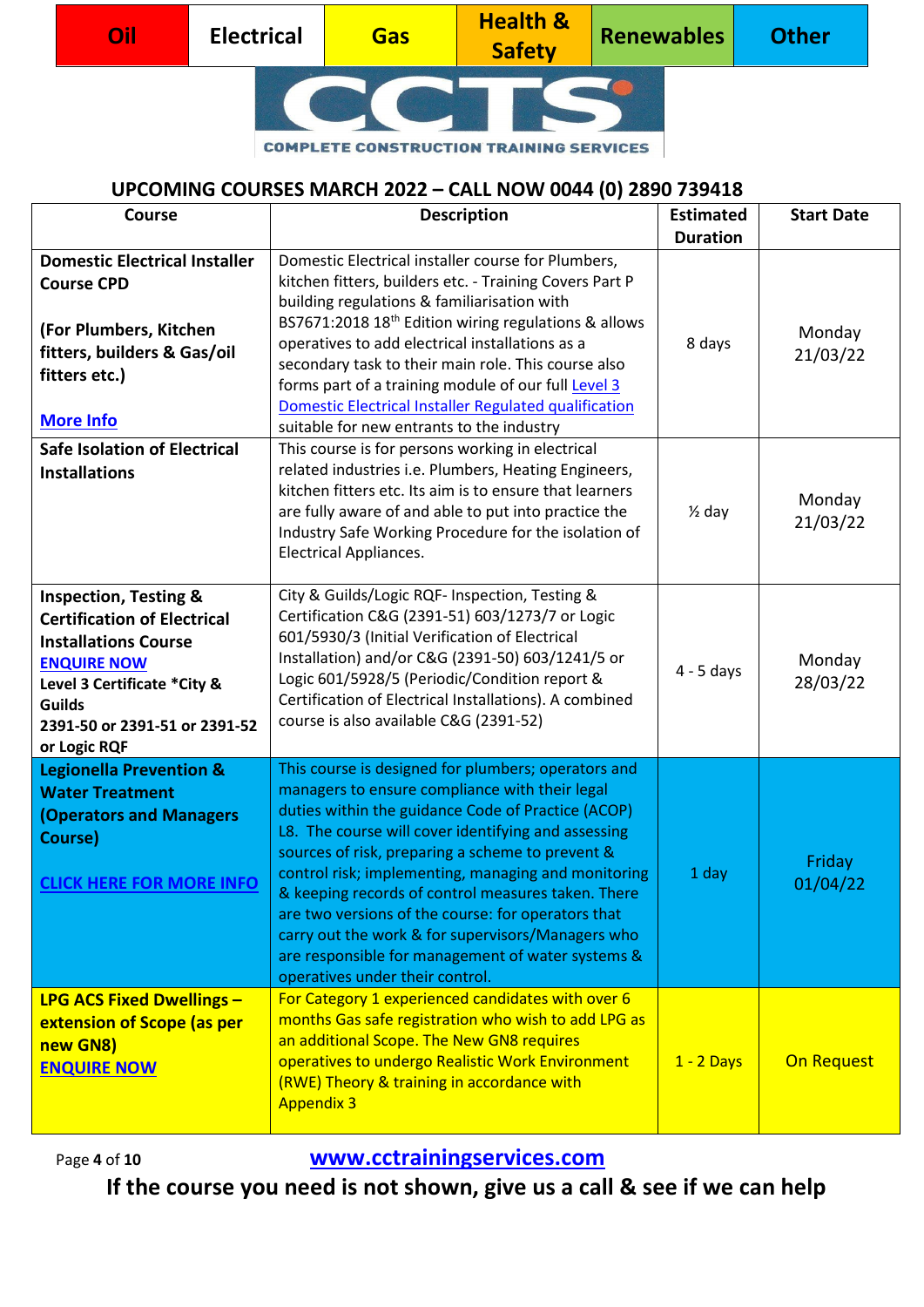| Oil | <b>Electrical</b> | <b>Gas</b> | <b>Health &amp;</b><br><b>Safety</b> | <b>Renewables</b> | <b>Other</b> |
|-----|-------------------|------------|--------------------------------------|-------------------|--------------|
|     |                   |            |                                      |                   |              |

## **UPCOMING COURSES MARCH 2022 – CALL NOW 0044 (0) 2890 739418**

| <b>Course</b>                                                                                                                                                                                         | <b>Description</b>                                                                                                                                                                                                                                                                                                                                                         | <b>Estimated</b><br><b>Duration</b>                              | <b>Start Date</b> |
|-------------------------------------------------------------------------------------------------------------------------------------------------------------------------------------------------------|----------------------------------------------------------------------------------------------------------------------------------------------------------------------------------------------------------------------------------------------------------------------------------------------------------------------------------------------------------------------------|------------------------------------------------------------------|-------------------|
| <b>F GAS (Refrigeration)</b><br>City & Guilds Level 2 2079-<br>$(11, 12, 13 \& 14)$<br><b>Or LCL Awards</b><br>Level 3 Categories (I & II) &<br>Level 2 (III & IV)<br><b>Click Here for More Info</b> | These are regulated RQF qualifications for learners<br>that wish to work in refrigeration. Learners wishing<br>to undertake Category (I) or (II) elements are<br>designed for learners working within the<br>Refrigeration or related service sectors. Category (III)<br>& (IV) have no pre-requisites and may be undertaken<br>after an initial assessment by our centre. | 3 days                                                           | On Request        |
| <b>Experienced Entrant MLP</b><br><b>Gas Course DNGA3</b><br>(Includes CCN1(CPA1) &<br><b>CENWAT1)</b>                                                                                                | This course is designed for experienced plumbers<br>wishing to become a Gas Boiler Service Engineer. The<br>experienced entrant course has an entry<br>requirement of minimum Level 2 NVQ or equivalent.<br><b>CLICK HERE TO FIND OUT MORE</b><br>From 1 <sup>st</sup> October 2018 MLP is the only route into gas                                                         | 15 to 25<br>days<br>$centre +$<br><b>SWP &amp;</b><br><b>RWE</b> | On Request        |
| <b>Commercial Oil course</b><br><b>OFTEC 201</b><br><b>ENQUIRE NOW</b>                                                                                                                                | <b>OFTEC Servicing and commissioning of Bio liquid</b><br>fuelled multi stage pressure jet burner fired<br>commercial Combustion appliances. Persons who do<br>not meet the standard of persons as described in<br><b>Document R576 Version 5 Category 3 must complete</b><br>an APL (OFT50 syllabus) & OFT101                                                             | 2 days                                                           | <b>On Request</b> |
| <b>Commercial Laundry ACS</b><br><b>Gas Renewals - renew ACS</b><br>codes from previous<br>certificates only (as per new<br><b>GN8)</b>                                                               | For Category 1 experienced candidates with over 6<br>months Gas safe registration - renewal of ACS<br>Certification from previous Certificates only with<br>optional 1 <sup>st</sup> Day 5 year update reviews. Includes<br><b>CCLNG1 (Core Commercial) and CLE1 (Install, service,</b><br><b>Repair Laundry Equipment)</b>                                                | $1 - 2$ days                                                     | On Request        |
| <b>Domestic ACS Gas Extension</b><br>of range as per new GN8<br><b>ENQUIRE NOW</b>                                                                                                                    | Candidates wishing to extend their range of ACS<br>Domestic gas codes (e.g, adding CKR1 or HTR1) must<br>have been Gas Safe Registered for at least 6 months<br>and have evidence of onsite experience or attend<br><b>CCTS for defined RWE (Realistic Work Environment)</b><br>training in Centre as required by GN8 (& Appendix 3)                                       | $1-5$ days                                                       | On Request        |

Page **<sup>5</sup>** of **10 [www.cctrainingservices.com](http://www.cctrainingservices.com/)**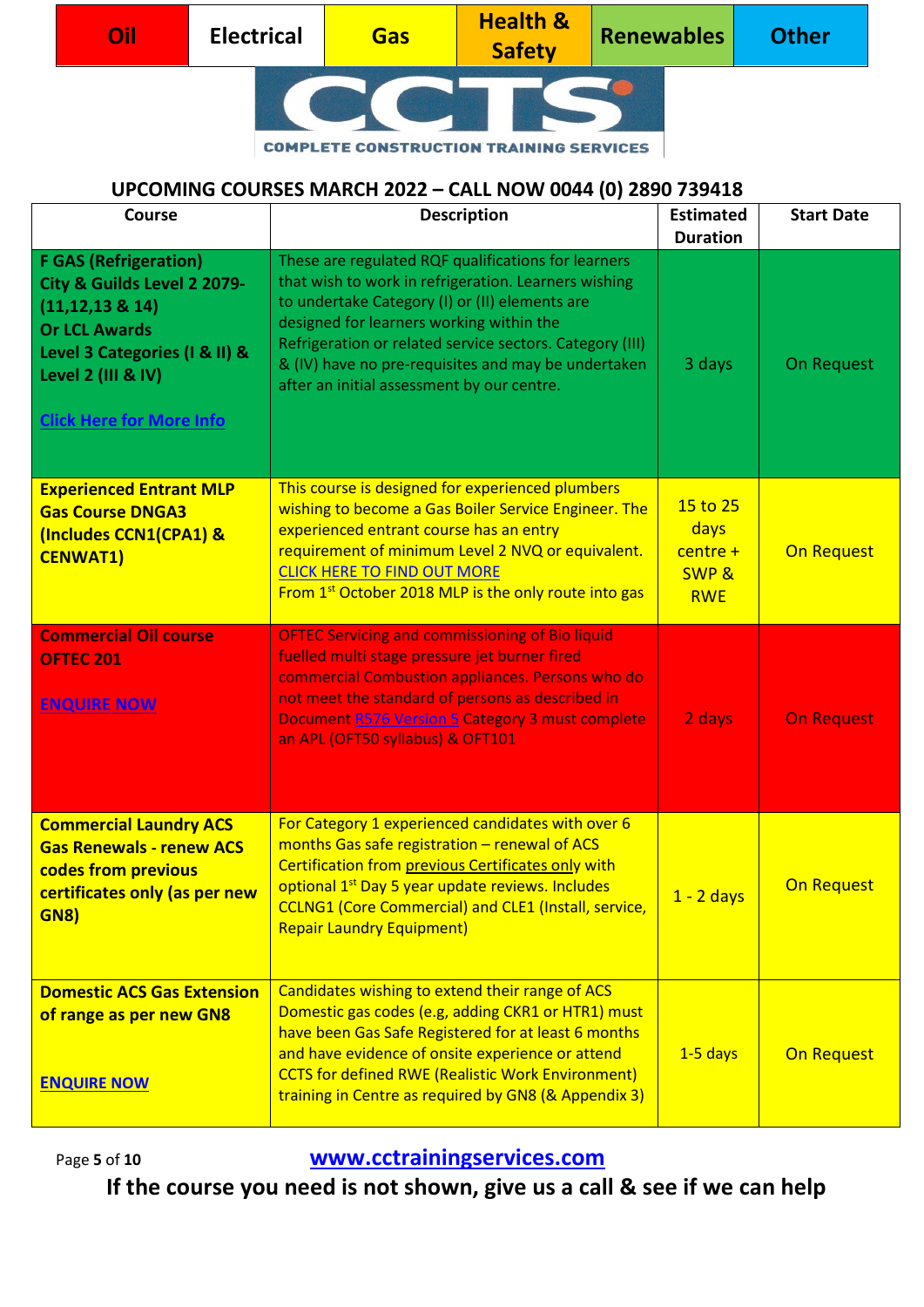| Oil | <b>Electrical</b> | Gas' | <b>Health &amp;</b><br><b>Safety</b> | Renewables | <b>Other</b> |
|-----|-------------------|------|--------------------------------------|------------|--------------|
|     |                   |      |                                      |            |              |

#### **UPCOMING COURSES MARCH 2022 – CALL NOW 0044 (0) 2890 739418**

| Course                                                                                                                                                                       | <b>Description</b>                                                                                                                                                                                                                                                                                                                                      | <b>Estimated</b><br><b>Duration</b>                              | <b>Start Date</b> |
|------------------------------------------------------------------------------------------------------------------------------------------------------------------------------|---------------------------------------------------------------------------------------------------------------------------------------------------------------------------------------------------------------------------------------------------------------------------------------------------------------------------------------------------------|------------------------------------------------------------------|-------------------|
| <b>New &amp; Experienced Entrant</b><br><b>MLP Gas Course DNGA3</b><br>(Includes CCN1(CPA1) &<br><b>CENWAT1)</b>                                                             | This course is designed for new entrants or<br>experienced other trades wishing to become a Gas<br>Boiler Service Engineer. The new entrant course has<br>an entry requirement of minimum Level 1 basic keys<br>skills English & Mathematics. CLICK HERE TO FIND<br><b>OUT MORE</b><br>From 1 <sup>st</sup> October 2018 MLP is the only route into gas | 15 to 38<br>days<br>$centre +$<br><b>SWP &amp;</b><br><b>RWE</b> | On Request        |
| OFTEC 102 - (Aga cookers,<br><b>Wall flames etc.)</b><br><b>ENQUIRE NOW</b>                                                                                                  | Oftec 10-102 is required for those wishing to carry<br>out work on domestic vaporising appliances.                                                                                                                                                                                                                                                      | $2 - 3$ days                                                     | <b>On Request</b> |
| <b>Qualsafe Level 3 Emergency</b><br>first Aid at work                                                                                                                       | All organisations as a minimum legal requirement<br>must appoint a person to take charge of First Aid<br>Arrangements including looking after First Aid<br>Equipment and facilities. CLICK HERE TO FIND OUT<br><b>MORE</b>                                                                                                                              | 1 day                                                            | On Request        |
| <b>Emergency Lighting</b>                                                                                                                                                    | This course has been designed to give those<br>responsible for designing electrical systems the<br>knowledge to ensure all parts of the emergency<br>lighting and escape lighting installation comply fully<br>with BS5266.                                                                                                                             | 1 day                                                            | On Request        |
| <b>MEWPS (Mobile Elevation</b><br><b>Work Platforms Safety course)</b>                                                                                                       | Mobile Scissor lifts & articulated booms, practical &<br>theory training.                                                                                                                                                                                                                                                                               | 1 day                                                            | <b>On Request</b> |
| <b>Gas Management Course</b><br><b>ENQUIRE NOW</b>                                                                                                                           | A recognised qualification for Clients, Managers,<br>Supervisors, Consultants, Administrators, Landlords,<br>Housing officers & any person deemed as<br>responsible under the regulations. (1 day for office based &<br>2 day for site supervision).                                                                                                    | $1 - 2$ days                                                     | On Request        |
| <b>NEW ENTRANT GAS - (MLP)</b><br><b>Managed Learning</b><br><b>Programme FREE</b><br><b>Information &amp; Induction -</b><br><b>ZOOM ON-LINE Webinar</b><br><b>BOOK NOW</b> | The New entrant MLP information & Induction<br>session is free of charge for those interested in<br>entering or expanding their skills into the Gas<br>Industry. The Managed Learning programme is the<br>only (non NVQ) route into the gas Industry.<br>Interested parties will receive a full NO OBLIGATION<br>overview of what the MLP entails.      | 2-3 hours                                                        | On Request        |

Page **<sup>6</sup>** of **10 [www.cctrainingservices.com](http://www.cctrainingservices.com/)**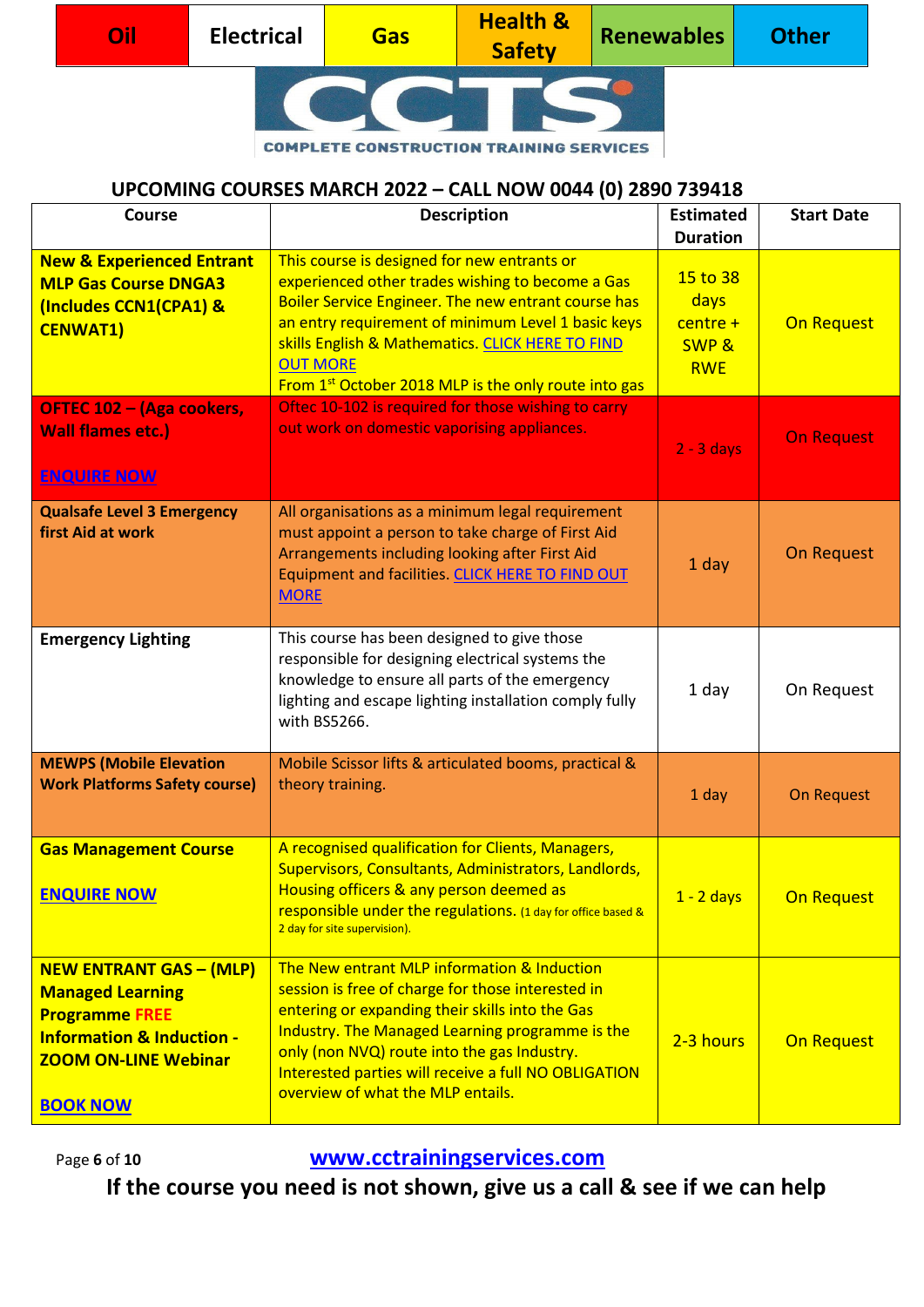| Oil | <b>Electrical</b> | <b>Gas</b> | <b>Health &amp;</b><br><b>Safety</b> | <b>Renewables</b> | <b>Other</b> |
|-----|-------------------|------------|--------------------------------------|-------------------|--------------|
|     |                   |            |                                      |                   |              |

#### **UPCOMING COURSES MARCH 2022 – CALL NOW 0044 (0) 2890 739418**

| Course                                                                                                     | <b>Description</b>                                                                                                                                                                                                                                                                                                                                                                                                              | <b>Estimated</b><br><b>Duration</b> | <b>Start Date</b> |
|------------------------------------------------------------------------------------------------------------|---------------------------------------------------------------------------------------------------------------------------------------------------------------------------------------------------------------------------------------------------------------------------------------------------------------------------------------------------------------------------------------------------------------------------------|-------------------------------------|-------------------|
| <b>Manual Handling</b><br><b>Blended learning</b><br><b>Approved by IIRSM &amp; CPD</b>                    | This course outlines exactly what constitutes manual<br>handling and covers the regulations that apply to<br>Manual Handling tasks. It then goes on to cover safe<br>handling techniques and how to develop good habits<br>in relation to Manual Handling. It finishes by<br>introducing some practical solutions and the use of<br>mechanical aids. A short in-house practical d<br>demonstration follows the theory learning. | $1/2$ day                           | On Request        |
| <b>Working at Heights</b>                                                                                  | This Course provides candidates with an<br>understanding and awareness of the Dangers of<br>Working at Heights. It overs the understanding of the<br>appropriate Legislation focusing on the correct use of<br>equipment including steps, ladders, Mobile towers,<br><b>MEWPS &amp; Safety Harnesses</b>                                                                                                                        | $1/2$ day                           | On Request        |
| <b>Aluminium Towers</b>                                                                                    | Theory & practical training leading to Proof of<br>competence for erection & use of mobile Aluminium<br><b>Towers</b>                                                                                                                                                                                                                                                                                                           | $1/2$ day                           | On Request        |
| <b>Gas Storage Vessel</b><br>connections<br><b>ACS - VESLP1 &amp; VESLP2</b>                               | LPG Gas storage vessel connections, controls &<br>Safety requirements.                                                                                                                                                                                                                                                                                                                                                          | 1 day                               | On Request        |
| <b>Abrasive Wheels</b><br><b>Blended Learning</b><br><b>Approved by IIRSM &amp; CPD</b>                    | This course is aimed at anyone using abrasive wheels<br>or employs people who use abrasive wheels as part<br>of their work. It covers the different types of abrasive<br>wheel, safety in their use & how to identify the type<br>of wheel. A short in-house practical demonstration<br>follows the theory learning.                                                                                                            | $\frac{1}{2}$ day                   | <b>On Request</b> |
| <b>Catering ACS Gas Extension</b><br>to scope as per new GN8                                               | <b>Current Commercial ACS Candidates wishing to</b><br>extend their scope to include Catering ACS gas codes<br>(e.g, CCCN1, COMCAT3 etc) to their existing ACS<br>portfolio must have been Gas Safe Registered for at<br>least 6 months and have evidence of onsite<br>experience or attend CCTS for defined RWE (Realistic<br>Work Environment) training in Centre as required by<br>GN8 (& Appendix 3)                        | $1-5$ days                          | On Request        |
| <b>18th Edition Electrical</b><br>Course Level 3 Certificate -<br>City & Guilds 2382 -18 - 1<br>Day Update | City & Guilds (2382-18) RQF 18th edition - Level 3<br>Award in the requirements for Electrical installations<br>BS7671:2018 (2382-18)                                                                                                                                                                                                                                                                                           | 1 day                               | On Request        |

Page **<sup>7</sup>** of **10 [www.cctrainingservices.com](http://www.cctrainingservices.com/)**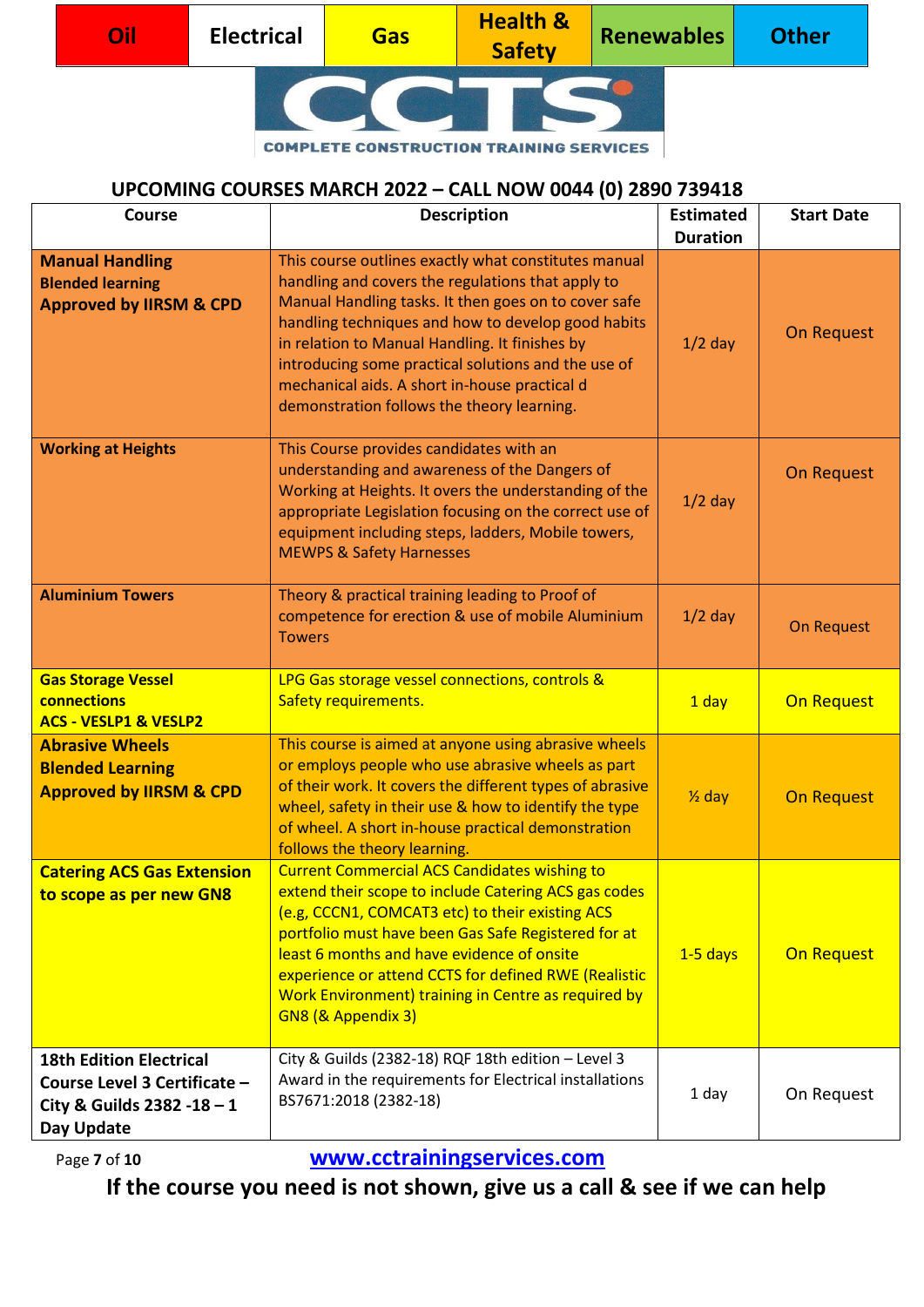| Oil | <b>Electrical</b> | <b>Gas</b> | <b>Health &amp;</b><br><b>Safety</b> | <b>Renewables</b> | <b>Other</b> |
|-----|-------------------|------------|--------------------------------------|-------------------|--------------|
|     |                   |            |                                      |                   |              |

#### **UPCOMING COURSES MARCH 2022 – CALL NOW 0044 (0) 2890 739418**

| <b>Course</b>                                                                                                                                                 | <b>Description</b>                                                                                                                                                                                                                                                                                                                                                                                      | <b>Estimated</b><br><b>Duration</b> | <b>Start Date</b> |
|---------------------------------------------------------------------------------------------------------------------------------------------------------------|---------------------------------------------------------------------------------------------------------------------------------------------------------------------------------------------------------------------------------------------------------------------------------------------------------------------------------------------------------------------------------------------------------|-------------------------------------|-------------------|
| (For experienced candidates<br>with 17 <sup>th</sup> 3 <sup>rd</sup> Amendment)<br><b>ENQUIRE NOW</b>                                                         | NOTE: This is only for experienced candidates who<br>have already achieved the 17 <sup>th</sup> Edition 3rd<br>Amendment only                                                                                                                                                                                                                                                                           |                                     |                   |
| <b>CGFE1 - Gas fuelled ignition</b><br><b>Engines (Generators/CHP</b><br>etc)                                                                                 | An onsite assessment to extend an operative's scope<br>of work to include the installation, commissioning<br>and maintenance of gas fuelled ignition engines.<br>Applicants must have prior experience of working with Gas Fuelled<br><b>Ignition Engines.</b>                                                                                                                                          | 3 days                              | On Request        |
| <b>Asbestos Awareness Course</b>                                                                                                                              | Asbestos Awareness training is essential to cover. It<br>is recommended that training should be given at<br>intervals of 2-3 years                                                                                                                                                                                                                                                                      | $1/2$ day                           | <b>On Request</b> |
| <b>Gas Polyethylene Electro</b><br><b>Fusion Jointing course - ACS -</b><br>EFJLP1                                                                            | Required for those operatives installing Polyethylene<br>underground gas pipework                                                                                                                                                                                                                                                                                                                       | $1$ day                             | <b>On Request</b> |
| <b>Domestic ACS Gas</b><br><b>Commercial to Domestic</b><br><b>Gas Extension to scope as</b><br>per new GN8                                                   | <b>Current Commercial ACS Candidates wishing to</b><br>extend their scope to include Domestic ACS gas<br>codes (e.g, CCN1, CENWAT1 etc) to their existing ACS<br>portfolio must have been Gas Safe Registered for at<br>least 6 months and have evidence of onsite<br>experience or attend CCTS for defined RWE (Realistic<br>Work Environment) training in Centre as required by<br>GN8 (& Appendix 3) | $1-5$ days                          | <b>On Request</b> |
| <b>Commercial Gas Pipe work</b><br><b>installers Limited Scope</b><br><b>Click Here for More Info</b>                                                         | This qualification is required for those commercial<br>pipe fitters who are installing 1 <sup>st</sup> Fix pipework but do<br>not connect or commission appliances. ACS<br>qualifications include COCNPI1Is, TPCP1 & ICPN1<br><b>Limited scope</b>                                                                                                                                                      | 3 days                              | On Request        |
| <b>CMDDA1 Carbon</b><br><b>Monoxide/Dioxide Testing</b><br><b>Click Here for More Info</b>                                                                    | CMDDA1 is required if you want to investigate a<br>report of fumes or CO alarm activation in accordance<br>with BS7967. Candidates must hold<br>CCN1/CCLP1+CPA1 or equivalent NVQ.                                                                                                                                                                                                                      | 2 days                              | On Request        |
| <b>Foundation Certificate in</b><br><b>Basic heating and Hot Water</b><br>design & specification<br><b>(Based on CIBSE Domestic</b><br><b>Heating Design)</b> | The Foundation Certificate in heating and hot<br>water design course is aimed at installers who<br>have recently entered the industry or have little<br>or no experience in the area of heating system<br>design. This course is particularly useful for<br>candidates moving into the renewable sector.                                                                                                | 3 days                              | On Request        |

Page **<sup>8</sup>** of **10 [www.cctrainingservices.com](http://www.cctrainingservices.com/)**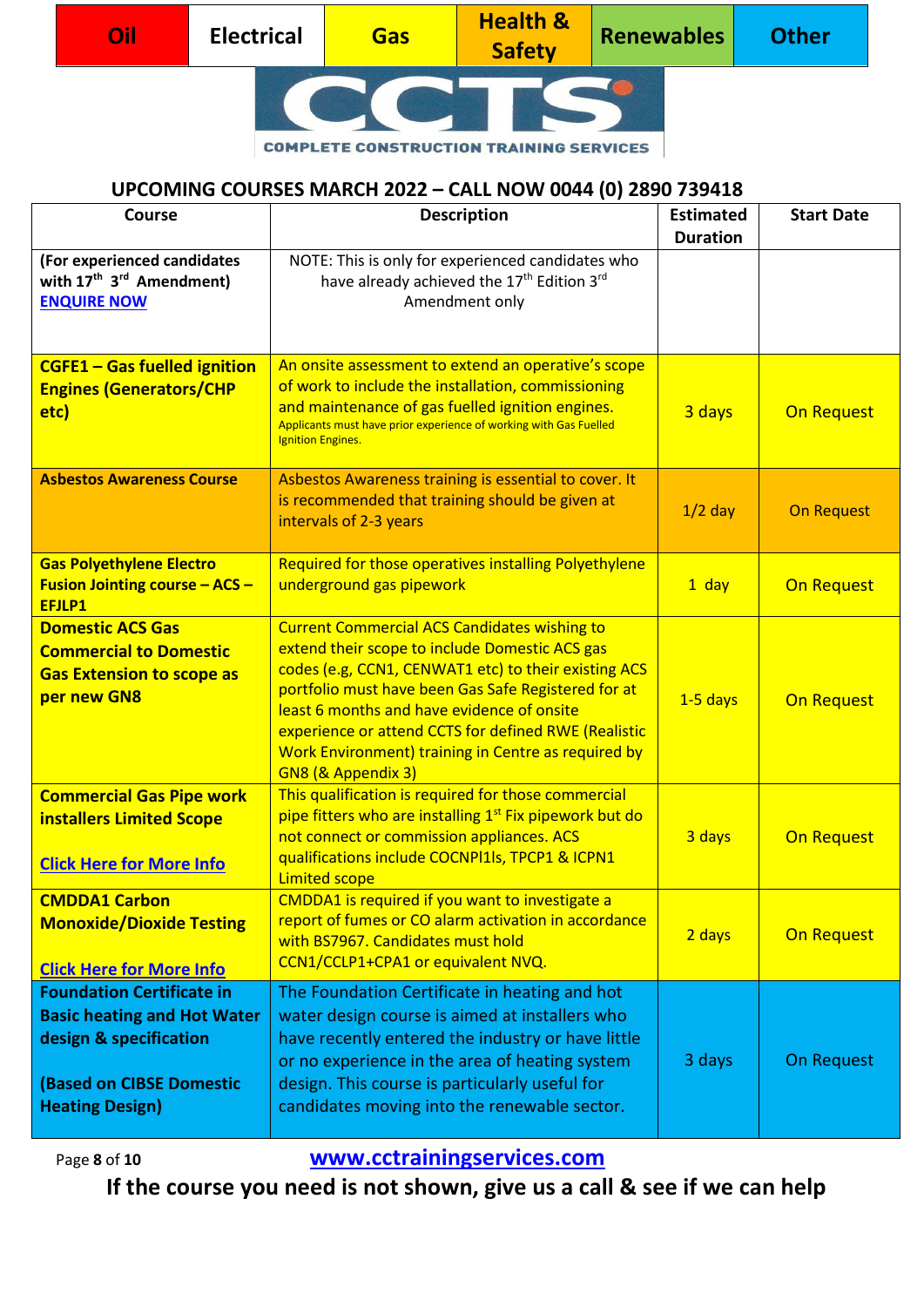| Oil | <b>Electrical</b> | <b>Gas</b> | <b>Health &amp;</b><br><b>Safety</b> | <b>Renewables</b> | <b>Other</b> |
|-----|-------------------|------------|--------------------------------------|-------------------|--------------|
|     |                   |            |                                      |                   |              |

#### **UPCOMING COURSES MARCH 2022 – CALL NOW 0044 (0) 2890 739418**

| <b>Course</b>                                                                                                                                                                                                         | <b>Description</b>                                                                                                                                                                                                                                                                                                                                               | <b>Estimated</b><br><b>Duration</b>  | <b>Start Date</b> |
|-----------------------------------------------------------------------------------------------------------------------------------------------------------------------------------------------------------------------|------------------------------------------------------------------------------------------------------------------------------------------------------------------------------------------------------------------------------------------------------------------------------------------------------------------------------------------------------------------|--------------------------------------|-------------------|
| <b>Advanced Gas Boiler Fault</b><br>finding Course.<br><b>Highly Recommended for</b><br>those wanting to specialise<br>as Service Engineers                                                                           | Fault-Finding skills covering diagnosis & repair of Fan<br>Flued Standard & HE Boilers <70kw. To up-skill the<br>learner with the necessary knowledge & skills to<br>service, diagnose & repair faults, then safely re-<br>commission & put back into service fan flued boilers.<br>Candidates must possess CENWAT1                                              | 2 days                               | On Request        |
| <b>Commercial Gas Burner</b><br><b>Course (Reillo)</b><br><b>Prerequisites: Commercial gas</b><br><b>ACS</b>                                                                                                          | This 1 day course covers the RS modulating range of<br>gas fired burners. Candidates will be involved in the<br>controlled live firing of an RS28 burner. The course<br>will include Burner matching & Selection;<br>commissioning; Servicing; Fault Finding; Use of boiler<br><b>Manual</b>                                                                     | 1 day                                | On Request        |
| <b>MLP Commercial Catering</b><br>(NDNG3) for Experienced<br><b>Candidates with an NVQ2</b><br>and at least 2 years<br><b>Bonafede trade experience</b>                                                               | This Managed Learning Programme NDNG3 is<br>ideally for experienced site operatives who are<br>employed by or have access to a Commercial<br>Catering Mentor for the completion of an on-site<br>portfolio. The delegate should have an NVQ 2 or<br>above and have 2-year Bonafede trade<br>experience.                                                          | <b>Dependant</b><br>on<br>experience | On Request        |
| <b>IOSH Managing Health &amp;</b><br><b>Safety in construction</b>                                                                                                                                                    | Health & safety training for Managers & supervisors                                                                                                                                                                                                                                                                                                              | 4 days                               | On request        |
| <b>18th Edition EVENING</b><br><b>Electrical Course Level 3</b><br>Certificate - City & Guilds<br>2382-18<br>(For new candidates or those<br>with 1 <sup>st</sup> & 2 <sup>nd</sup> Amendments)<br><b>ENQUIRE NOW</b> | Due to Demand, we are running an Evening course (4<br>evening sessions) City & Guilds (2382-18) RQF 18th<br>edition - Level 3 Award in the requirements for<br>Electrical installations BS7671:2018 (2382-18)<br>NOTE: for those persons who have already achieved<br>the 17 <sup>th</sup> Edition 3 <sup>rd</sup> Amendment only need to attend<br>the last day | 4 Evenings                           | On Request        |
| <b>Gas Industry Unsafe</b><br><b>Situation Procedures</b><br><b>HIGHLY RECOMMENDED</b>                                                                                                                                | Ex-Gas Safe Inspector James Murray gives an in<br>depth look at the new Gas Industry Unsafe Situation<br>procedures and recommends how to handle the<br>procedures in the field and at the office. James is<br>recently retired and his perspective from an ex-<br>inspector's point of view is invaluable.                                                      | 1 day                                | On Request        |

Page **<sup>9</sup>** of **10 [www.cctrainingservices.com](http://www.cctrainingservices.com/)**